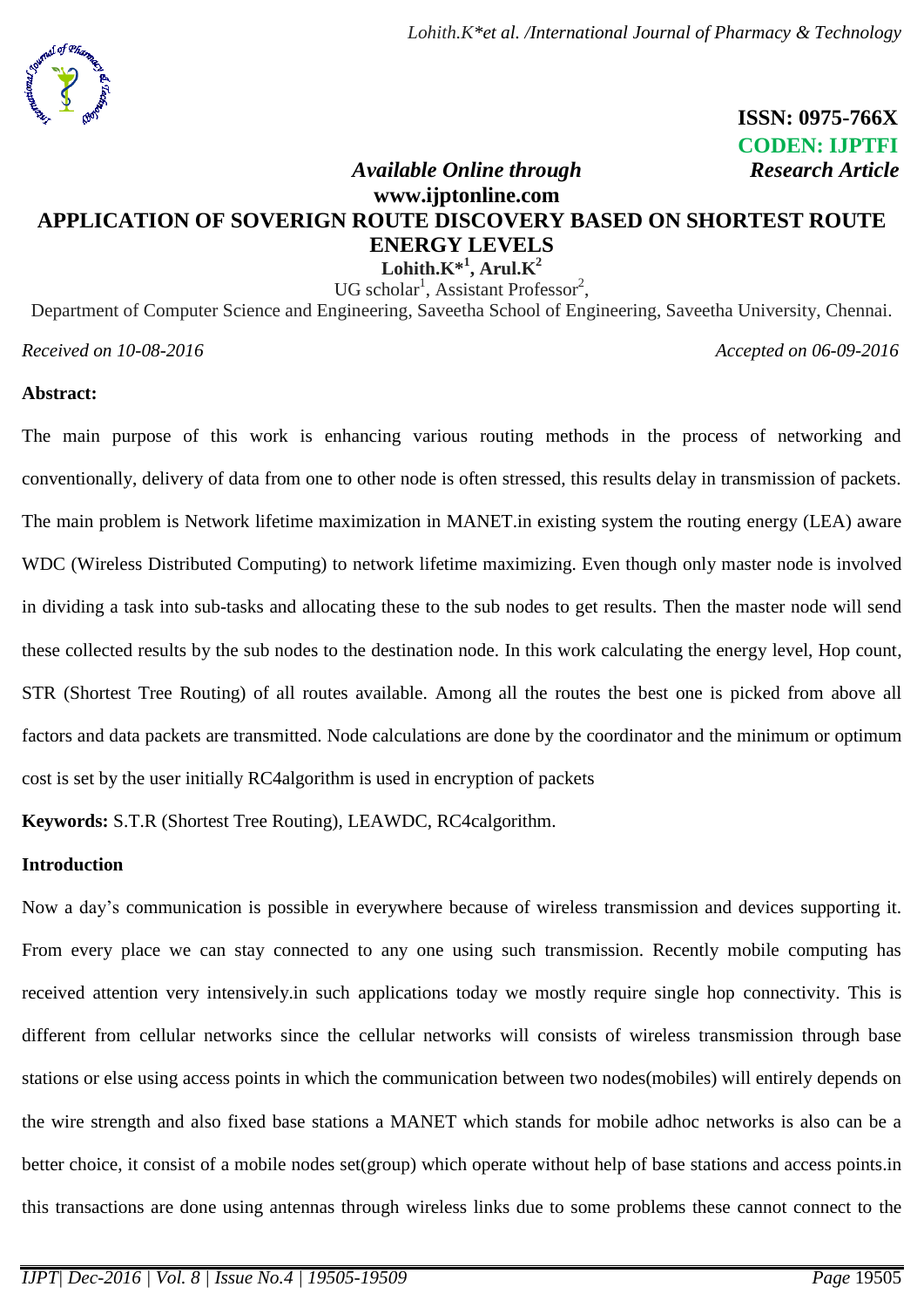#### *Lohith.K\*et al. /International Journal of Pharmacy & Technology*

network, as we do connect in mobile computing in which we use single hop but here in MANNETS we use multi hop In this the data packets send are checked by various intermediate nodes in the process of reaching the required node. So every node will act as a router in MANNET. So routing problem is one of the most important problem in MANNET In this paper we present a plan to improving (maximizing) the lifetime of single hop Wireless distributive computing networks .In this, any task will initiate from the master node with some time constraint and distributes the task to its sub systems (nodes). As the master node manages the overall system, we can assume that it has given external power or a large battery, and the sub nodes with limited power. As the residual energy levels of sub nodes is limited, the lifetime of a network will depends on the communication and processing powers of the sub nodes associated to the allocated sub-tasks quantity. So in order to improvise(maximize) the life time of a WDC we must have a good interaction between the sub nodes of the processing and communication systems for allocating the tasks, the time constraint should also be satisfied. To achieve this optimization in inter-layer we must perform the optimization of cross layers by controlling the parameters in the processing and communication, these parameters are associated with the application and physical layers.

#### **Literature Survey:**

First the nodes are order on the energy levels then we will take care of the node path. The Proactive route algorithm is used for finding the best path between the source node and destination node. Fast processing and peer processing will lead to results yielding in generic [1]. Particle swarm genetic approach for localization and optimization.

Node health and environmental data are analysed to calculate the system performance the environmental data with densities impossible previously can be calculated by the integration of WSNs. the sensor data is required for various important things such estimating system operation network failure [2].

The network life time and the existence of the active nodes are strongly affected by the server power difficulties. We can maximize the network life time of a network if we have enough energy sources and we have to store the processing of sensor nodes.

Different approaches to the power management can efficiently use in the reduction of the sensor node energy consumption. This paper introduces routing models proposed based on soft computing for WSNs which gradually increase the lifetime [3]. Routing in wireless networks sensors depending on the soft computing paradigms For getting good performance in OSLR protocol we use OPET simulator tools traffic of data is checked and surveyed and analysis. [4] Performance and simulation based analysis of OSLR with OPNET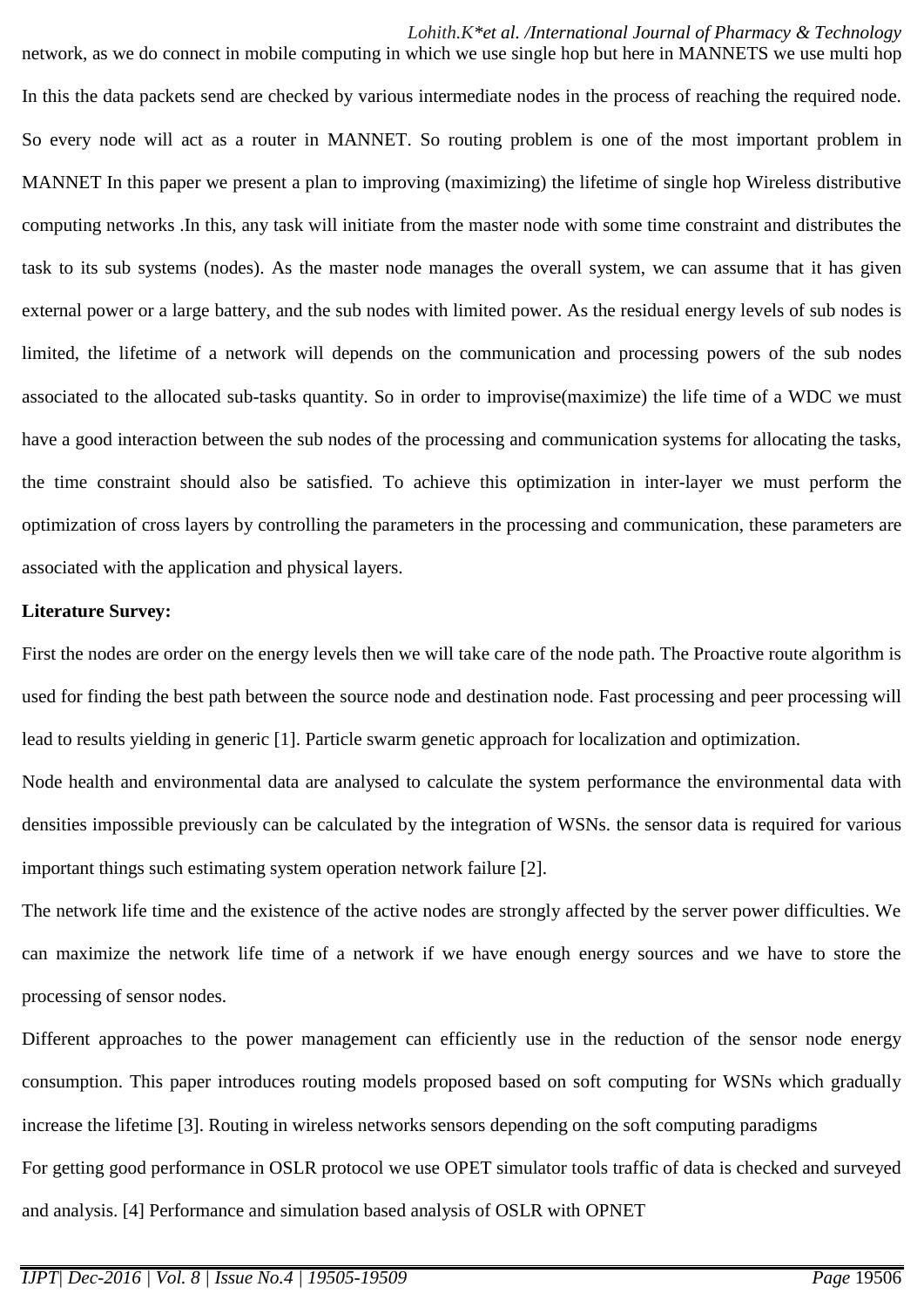In our daily life the WSNs based automation systems [5] are very useful in saving and managing the consumption of the energy of the home appliances.

**System architecture:** The framework which is well known as system architecture of the proposed model is as follows:



### **Example System Architecture**

In this system architecture we use to find the shortest path based on the factors such as cost, energy levels and hop

count

Modules:

The proposed system in this paper has 4 modules they are

Constructing nodes

Selection of cluster head

Selecting path based on STR

Transmitting data

Constructing nodes

In this concept, initially we have to construct a network consisting of n nodes, So that each node can transfer data to all other nodes of the network. Network is used by nodes to stay connected. Network stores entire node information such as Id of node etc…, the security in the node communication is also monitored by the network.

Selection of cluster head

This module is responsible for the functions such as, assigning f energy to every node and selection of the cluster head based on the in degree these two functions, are done by the network. Thus a cluster head is created consisting of a node group, after creating any node present in the network can make a request to cluster head for the purpose of the path selection. After this process is completed a source node can transmit data to the destination node.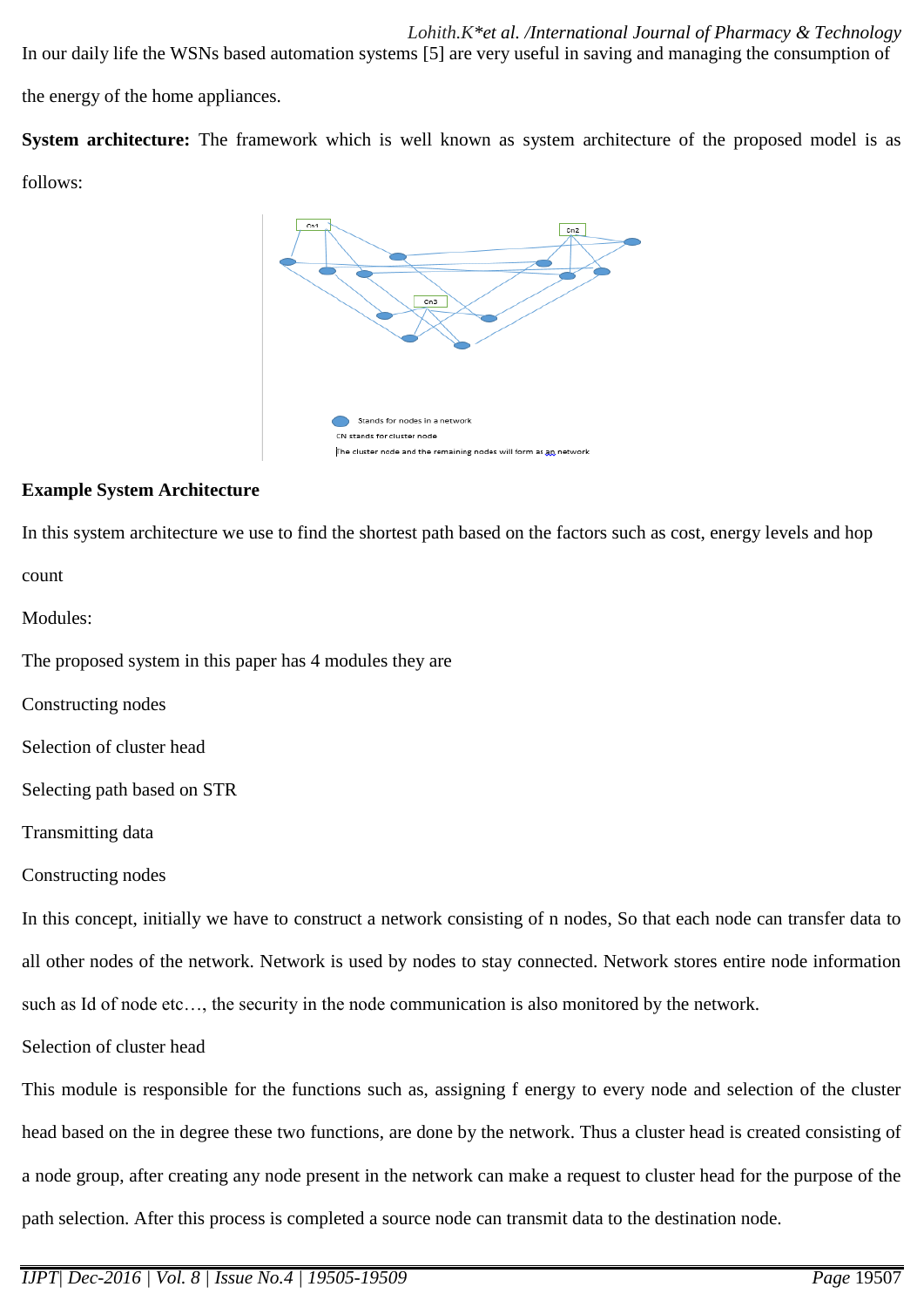This module consisting of the various functions, when the source node requests cluster head for the selection of path. For effective transmission of data, cluster head calculates the energy for each and every node. For transmission although cluster head calculates the optimum cost, after calculating the energy of node and cost, the minimum hop count is calculated by using the STR protocol. In this way, best route for transmission of data is selected by the cluster head.

### **Transmitting data**

This module will perform the following functions, source node gets the efficient path from the cluster head after getting the efficient path the source node will send the data in the form of packets to the destination with the help of the neighbour depending on secure path. In this way a network will give a best path for routing by the selection of cluster head.

### **Result analysis**

The result is measure in the terms such as hop count vs. time and energy levels vs. time and the performance can be known in a best way if and only if they can be represented graphically. Here the first graph is given for x axis in time and y axis in hop count

Hop count vs. time

Scale

 $X$ -axis 1cm = 5 units of time

Y-axis 1cm=5 units of hop count



The next figure is between energy consumption and time

Energy consumption vs. time